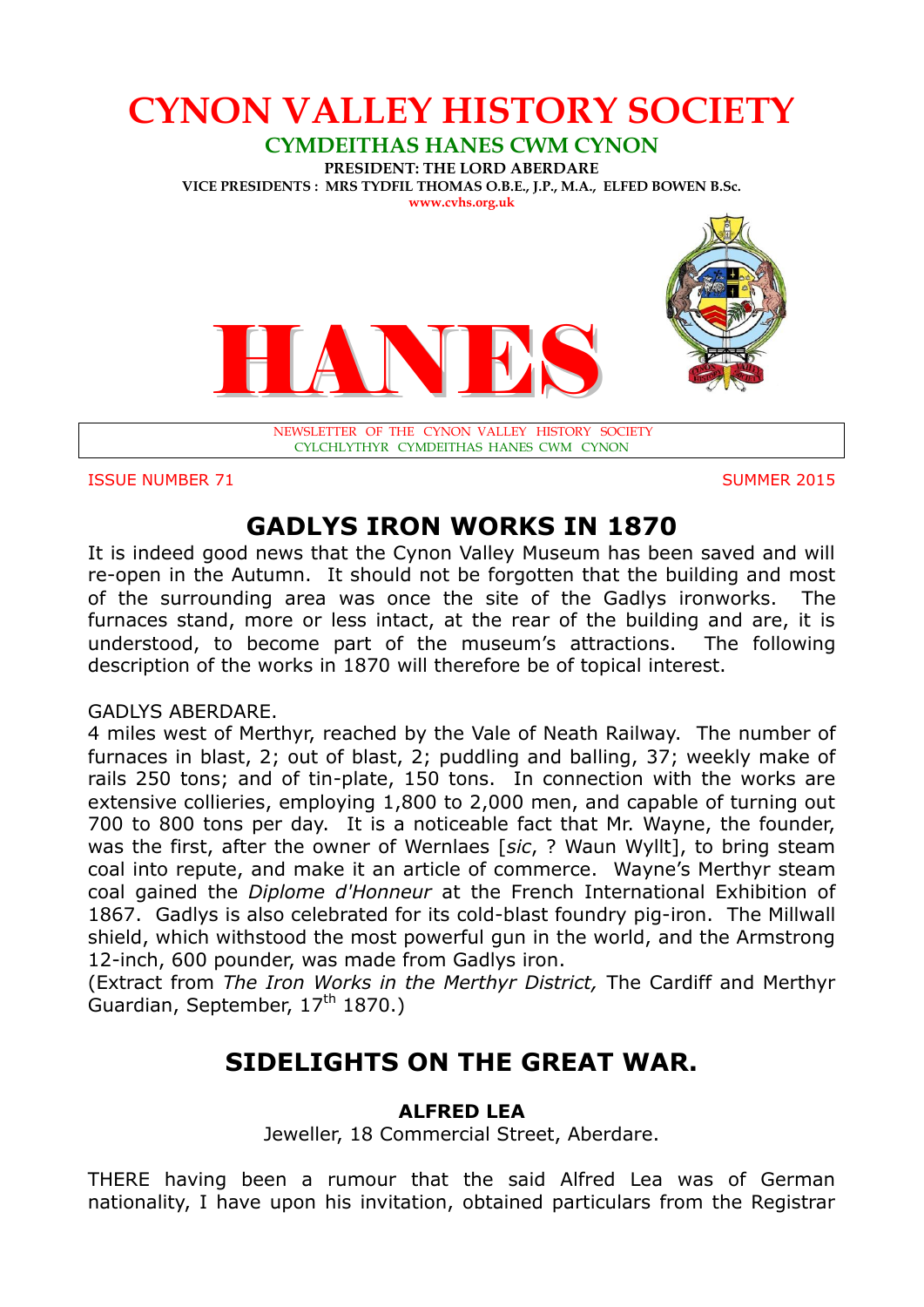of Burton, Cheshire, which proves him to be born in Cheshire and a son of Mr. John Silvester Lea, a farmer.

> E Rees Superintendent of Police, Aberdare. (*Aberdare Leader,* October 31st, 1914)

#### **SUSPECTED GERMAN SPY**

Arrest at Abercynon Certain documents seized

Otto Kruger (48) was charged at Mountain Ash Police Court today (Thursday) with an offence under the Official Secrets Act.

Superintendent Rees stated that he had received information to arrest the prisoner for an offence under the above Act, and asked for a remand.

Inspector Toye stated that at 4.30 pm on Wednesday he, in company with Superintendent Rees, went to a house and shop in Ynysmeurig Road, Abercynon. They found the prisoner there. He is a man of German nationality, and follows the occupation of hairdresser at Abercynon. He was suspected of being a foreign agent. They searched the house and took possession of certain documents. They conveyed the prisoner to the Police Station. Asked if he had any questions to put, prisoner said 'Yes, your Worship' speaking with a broad German accent, he asked 'Can I go home to my wife and children? There is no one to look after them.'

Mr. T. Elias, the clerk, said, 'That is impossible. We cannot do it.' The prisoner was remanded for a week.

(*Aberdare Leader*, August 15<sup>th</sup>, 1914.)

The following week *The Leader* reported the remand proceedings under the heading 'Alleged Spy.' This short article stated that Otto Kruger, hairdresser of 36 Ynysmeurig Road, Abercynon was brought up in custody, and charged with committing a breach of the Official Secrets Act. The prisoner looked ill, and on the case being called, Supt. Rees said the authorities had decided to take action under the new Aliens Act, and the prisoner would be deported. The charge of spying was therefore withdrawn.

(*Aberdare Leader,* August, 22nd, 1914)

This story became something of a myth in Abercynon for many years and one version related that he had been imprisoned in the Tower of London; another went so far as saying he was executed there.

Spies were imagined throughout the valley and spy mania reigned during those early years of the war; 'the good people of Mountain Ash and Penrhiwceiber', it was reported, 'seem to be rather sensitive and suspicious just now. Every stranger seen in the streets is regarded as a possible German spy. Only the other day some women at Newtown were nearly scared out of their wits by a local wag, who wore a false beard and moustache, which gave him a foreign appearance.' (War Jottings*, The Aberdare Leader*, October, 24th, 1914)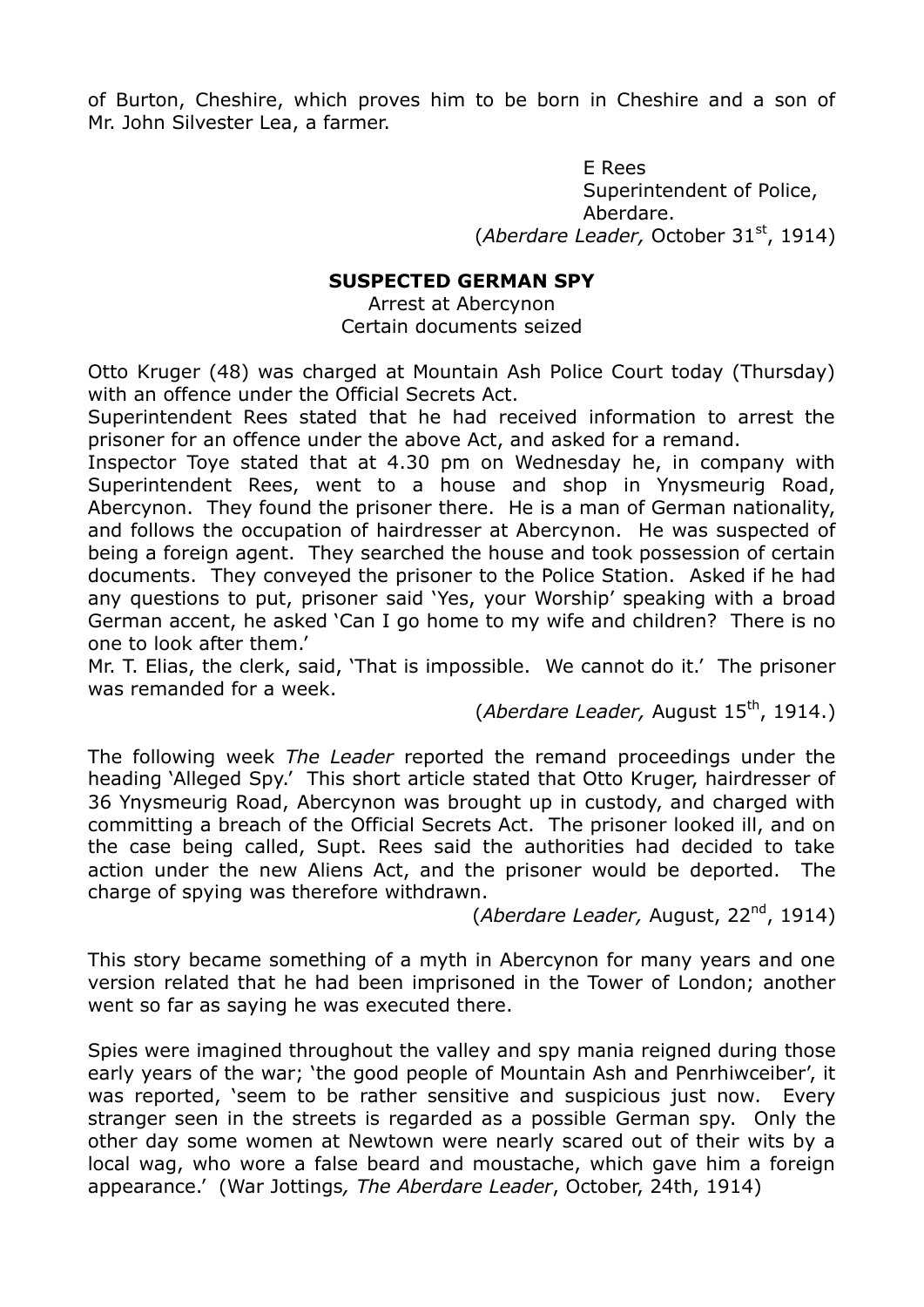'In October 1915 great excitement prevailed in Aberaman district on Thursday evening last. A rumour that a German spy was at large in the neighbourhood quickly gained currency. The supposed spy who was proceeding towards Tonllwyd Halt, G.W.R., is said to have enquired of a woman who resided near the halt the time that the colliers' train to Cwmaman was due. His query aroused the suspicion that he was a spy whose intentions were to derail the train. The man who was now followed by a large crowd of people, proceeded up the line towards the Black Lion Halt. P.C. Thomas Rowlands, Aberaman, approached the alleged spy, who was ultimately identified as a resident of Cwmaman, and who was slightly under the influence of drink. The constable directed the man home, and thus the scare terminated.'

(*Aberdare Leader,* October 2nd, 1915.)

## **Conscientious objectors at Penderyn**

During the war, a number of conscientious objectors were sent to work at the waterworks then under construction at Penderyn. Through *Local Mems* by Memo we learn that in March 1917, 'The conscientious objectors have arrived at Penderyn. For a considerable time the contractors of the Mountain Ash Waterworks at Penderyn have been short of labour, and application was made to the Home Office for a contingent of C.O.'s. The request was granted and 20 arrived last week.' 'Penderyn,' commented Memo, 'is surely more attractive than Dartmoor.'

There were disturbances from the outset; the same issue reported that 'trouble has arisen concerning the employment of the 20 objectors by the contractors of the Mountain Ash Waterworks.' It is reported that 'several of them, variously estimated from 7 to 11, have refused to work, urging that they object to be employed by private contractors and that they are entitled to obtain work of national importance under the Government. Police escorts were wired for on Monday, and the men who so objected have been removed.'

(*Aberdare Leader,* March 10<sup>th</sup>, 1917)

Elsewhere in the same edition, the Clerk to the Mountain Ash Council informed the Council that of the 20 conscientious objectors who had been sent to Penderyn to be employed on the Council's waterworks, 11 had left. It appeared that eight returned to where they came from and three decamped. Another 11 C.O.'s had been sent down instead of them, and these were going on satisfactorily. Industrial relations at Penderyn were poor and the Clerk went on to say that he had been informed by the contractor (Mr Underwood) that the Black Gang had threatened to strike unless they had an immediate increase of wages. Asked who were the Black Gang, the clerk replied,  $-$  the engineering section, fitters, blacksmiths, stokers etc.

## **SOCIETY NEWS**

Committee member and former reference librarian, Mr Steven Graham has asked your editor to bring the following facility to your notice. As the editor has a vested interest in the project, he cannot recommend it enough! Many of the books etc. listed in the bibliography are available at Aberdare's Central Library. Titles that are not will be obtained by the present Reference Librarian on request.